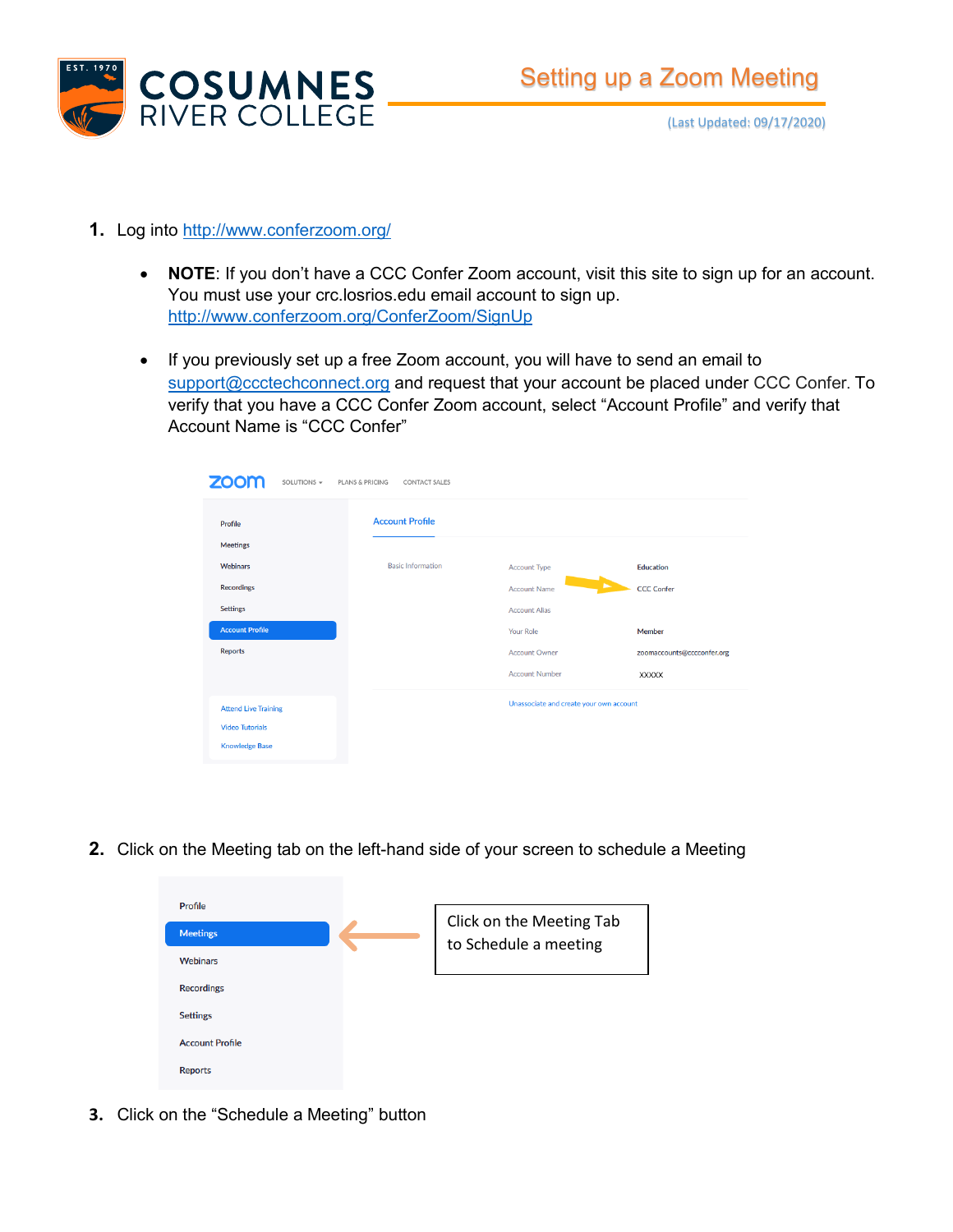| <b>Meetings</b> |                        |                                          | <b>Get Training</b>       |
|-----------------|------------------------|------------------------------------------|---------------------------|
| <b>Upcoming</b> |                        | Previous Personal Room Meeting Templates |                           |
| 曲               | Start Time to End Time |                                          | <b>Schedule a Meeting</b> |

**4.** Set your meeting preferences, as describes below. Once set, click saved.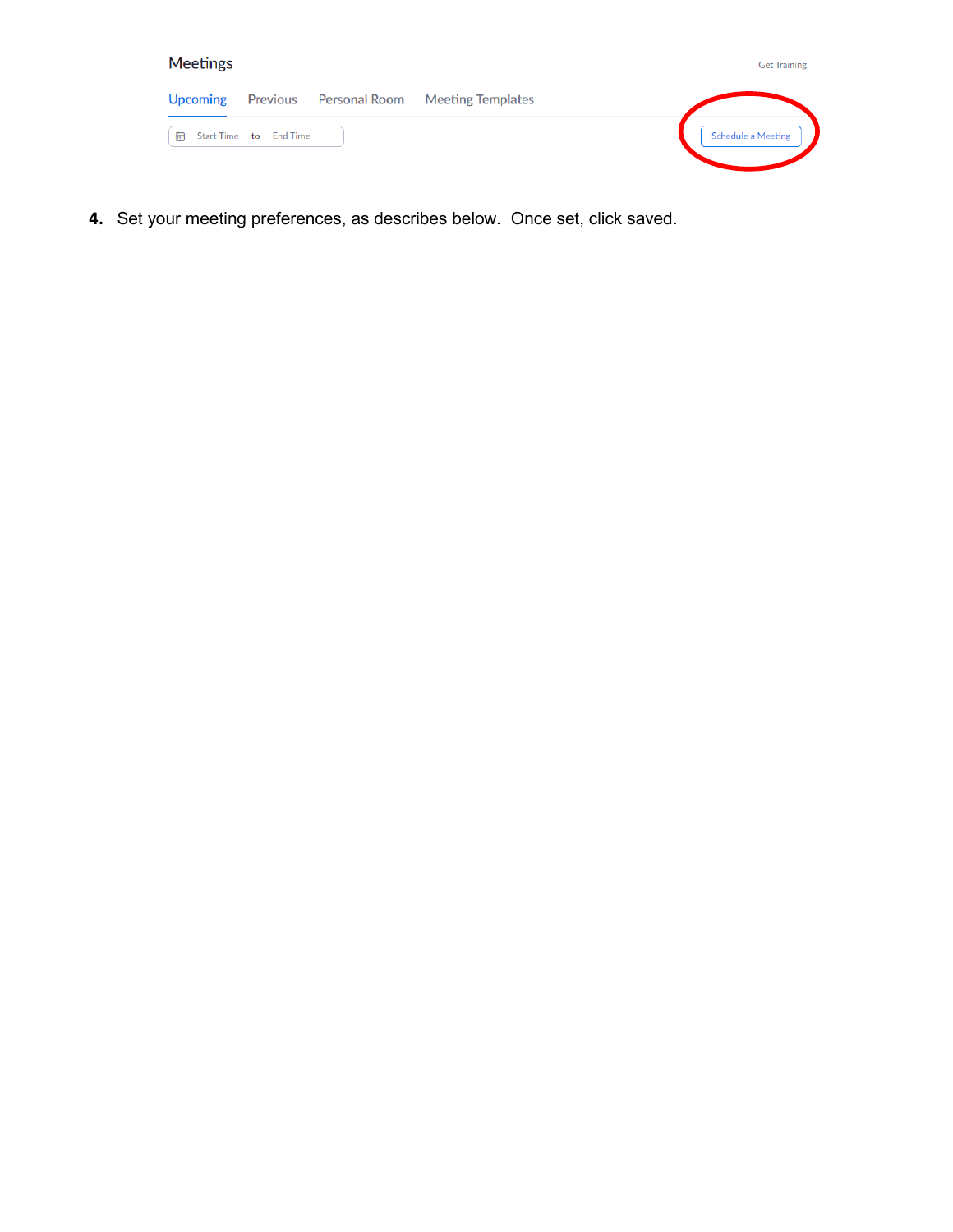## Schedule a Meeting

| <b>Topic</b>                  | My Meeting                                                                                    | ▣                                                                                                                                                                                                                 | Enter a topic or name for your meeting.                                                                                                                    |  |
|-------------------------------|-----------------------------------------------------------------------------------------------|-------------------------------------------------------------------------------------------------------------------------------------------------------------------------------------------------------------------|------------------------------------------------------------------------------------------------------------------------------------------------------------|--|
| <b>Description (Optional)</b> | Enter your meeting description                                                                |                                                                                                                                                                                                                   | Enter the Description of meeting.                                                                                                                          |  |
|                               |                                                                                               |                                                                                                                                                                                                                   |                                                                                                                                                            |  |
| When                          | 09/17/2020<br>10:00<br>$AM \sim$<br>m                                                         |                                                                                                                                                                                                                   |                                                                                                                                                            |  |
| Duration                      | O<br>1<br>min                                                                                 |                                                                                                                                                                                                                   | Select a date and time for your meeting.                                                                                                                   |  |
| <b>Time Zone</b>              | (GMT-7:00) Pacific Time (US and Canada)                                                       |                                                                                                                                                                                                                   |                                                                                                                                                            |  |
|                               | $\Box$ Recurring meeting                                                                      | Check this if this a recurring standing meeting                                                                                                                                                                   |                                                                                                                                                            |  |
| Registration                  | Required                                                                                      | Check this if you want your attendees to register for the meeting                                                                                                                                                 |                                                                                                                                                            |  |
| <b>Meeting ID</b>             | ◯ Personal Meeting ID 662 063 2674<br>◉ Generate Automatically                                | automatically                                                                                                                                                                                                     | For security purposes, it is recommended that you check generate                                                                                           |  |
| <b>Security</b>               | $\triangledown$ Passcode<br>055134<br>Waiting F                                               | You must check the passcode checkbox. Joining participants will be<br>required to input passcode before joining your scheduled meeting.<br>Unless you activated Embed passcode in invite link for one-click join. |                                                                                                                                                            |  |
| <b>Video</b>                  | <b>Host</b><br>$\bigcirc$ off<br>◉ on                                                         |                                                                                                                                                                                                                   | See step 5 below for instructions. Waiting Room: Enable Waiting Room<br>for the meeting. Participate can't join until you let them in.                     |  |
|                               | Participant<br>$\bigcirc$ off<br>$\odot$ on                                                   |                                                                                                                                                                                                                   | Choose if you would like the host's or Participants video on or<br>off when joining the meeting. Even if you choose off, the host or                       |  |
| Audio                         | $\bigcirc$ Telephone<br>○ Computer Audio<br>◉ Both<br>Dial from United States of America Edit |                                                                                                                                                                                                                   | Participants will have the option to start their video.                                                                                                    |  |
|                               |                                                                                               |                                                                                                                                                                                                                   | Select the type of audio that your attendees can use during the meeting.                                                                                   |  |
| <b>Meeting Options</b>        | $\boxdot$ Enable join before host<br>$\boxtimes$ Mute participants upon entry $\boxtimes$     | host.                                                                                                                                                                                                             | Allow attendees to Join before host. Use this if the meeting requires no                                                                                   |  |
|                               | Only authenticated users can join a                                                           |                                                                                                                                                                                                                   |                                                                                                                                                            |  |
|                               | Breakout Room pre-assign                                                                      |                                                                                                                                                                                                                   |                                                                                                                                                            |  |
|                               | $\Box$ Request permission to unmute participants                                              |                                                                                                                                                                                                                   | Select if you want to record locally (to your computer) or to                                                                                              |  |
|                               | $\Box$ Automatically record meeting in the cloud                                              | the cloud.                                                                                                                                                                                                        |                                                                                                                                                            |  |
| <b>Meeting Type</b>           | $\overline{\mathbf{v}}$                                                                       |                                                                                                                                                                                                                   |                                                                                                                                                            |  |
| <b>Alternative Hosts</b>      | Example: mary@company.com, peter@school.edu                                                   |                                                                                                                                                                                                                   | Alternative hosts: Enter the email address of another<br>Zoom user who is Licensed, on your account to allow<br>them to start the meeting in your absence. |  |
| Interpretation                | $\Box$ Enable language interpretation $\Box$                                                  |                                                                                                                                                                                                                   |                                                                                                                                                            |  |
|                               | Save<br>Cancel                                                                                |                                                                                                                                                                                                                   |                                                                                                                                                            |  |
|                               | Click Save to finish and open the selected<br>calendar service to add the meeting.            |                                                                                                                                                                                                                   |                                                                                                                                                            |  |